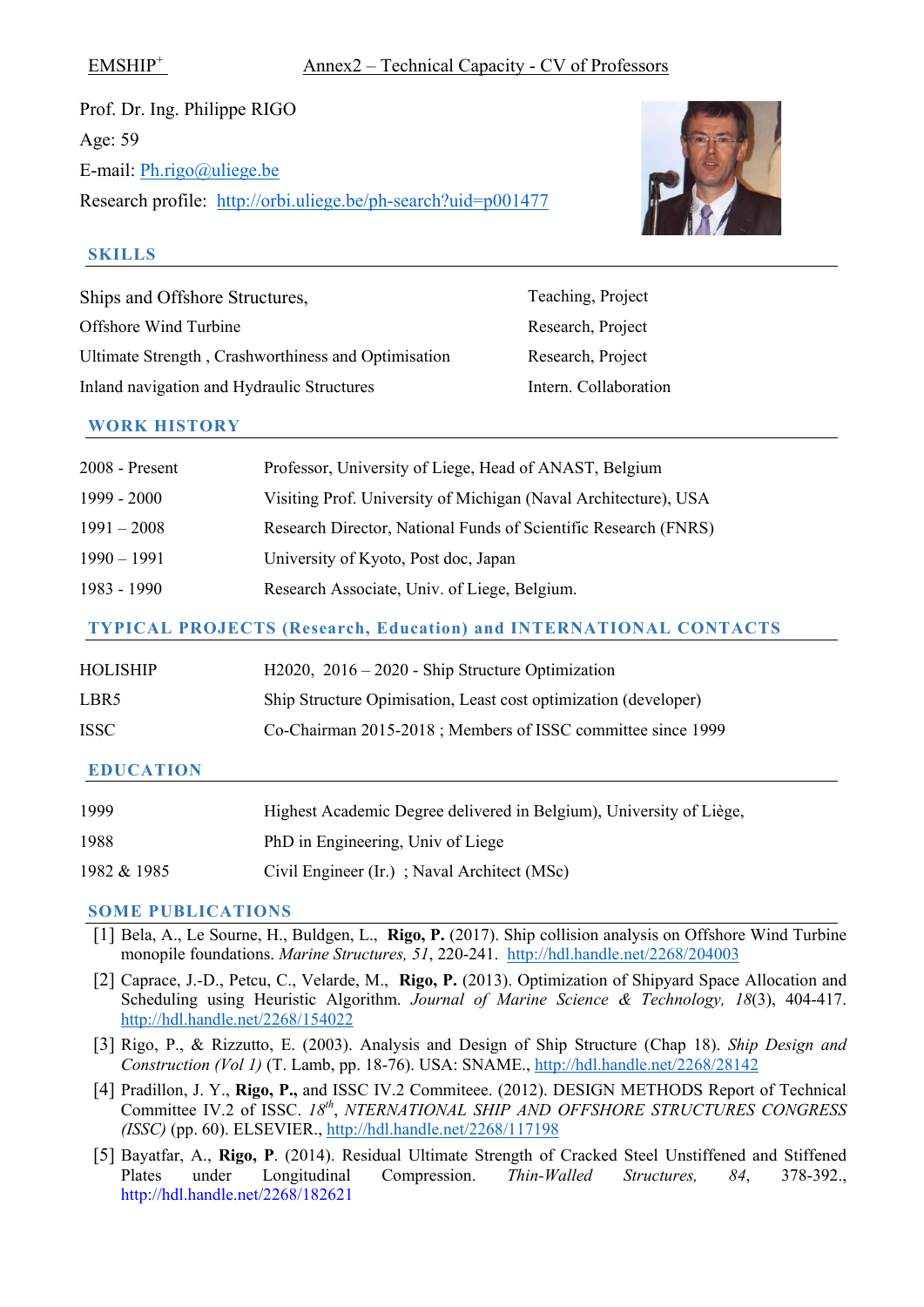# Prof. HAGE André Age: 62 E-mail:  $ahage@ulg.ac.be$ Research profile: [http://www.anast.ulg.ac.be](http://www.anast.ulg.ac.be/)



## **SKILLS**

Ship Project & Ship Design Teaching, Project Ship Theory and Offshore (static, dynamic and propulsion) Teaching, Project

### **WORK HISTORY**

| 2004 - Present   | Associate professor at University of Liège<br>Director of the towing tank (ship model test laboratory) |
|------------------|--------------------------------------------------------------------------------------------------------|
| $2007$ - Present | Professor HZS (HOGERE ZEEVAARTSCHOOL - Ecole de Navigation de la<br>marine Marchande à Anvers)         |
| $2006$ - Present | General Manager of DN&T Design Naval & Transport company                                               |
| 1986 - 2004      | Civil Engineer in naval Architecture                                                                   |

# **TYPICAL PROJECTS (Research, Education) and INTERNATIONAL CONTACTS**

| <b>Industrial Project</b> | Several design project for working ships (fishing vessel, patrol boat,<br>passengers ships). |
|---------------------------|----------------------------------------------------------------------------------------------|
| European and regional     | Improve, HLC-AIM, Easyship, Genhull                                                          |
| <b>ISSC</b>               | Member of committee IV.2 Design Method since 1991                                            |

# **EDUCATION**

| 1986 | Civil Engineer In naval Architecture     |
|------|------------------------------------------|
| 1985 | Civil Engineer - Transport and Logistics |

- [1] "Development of CAD/CAE system for ship design suitable for SME" 1988-1992 (BRITE-EURAM).
- [2] International conference on Computer Application on Board the ships. CABS'95 VARANA, Volume 1- Bulgaria September 1995 – pp III.1 – III.10 A. HAGE
- [3] The effect of hull modification on Design parameters of medium-speed monohull passenger ferries: Wolter Roberth HETHARIA, Andre HAGE, Philippe RIGO, ICOST Ambon- Indonesia 2012
- [4] Hull Dimensions Optimization of Medium-Speed Monohull Passenger Ferries Wolter Roberth HETHARIA, Andre HAGE, Philippe RIGO Hiper 2014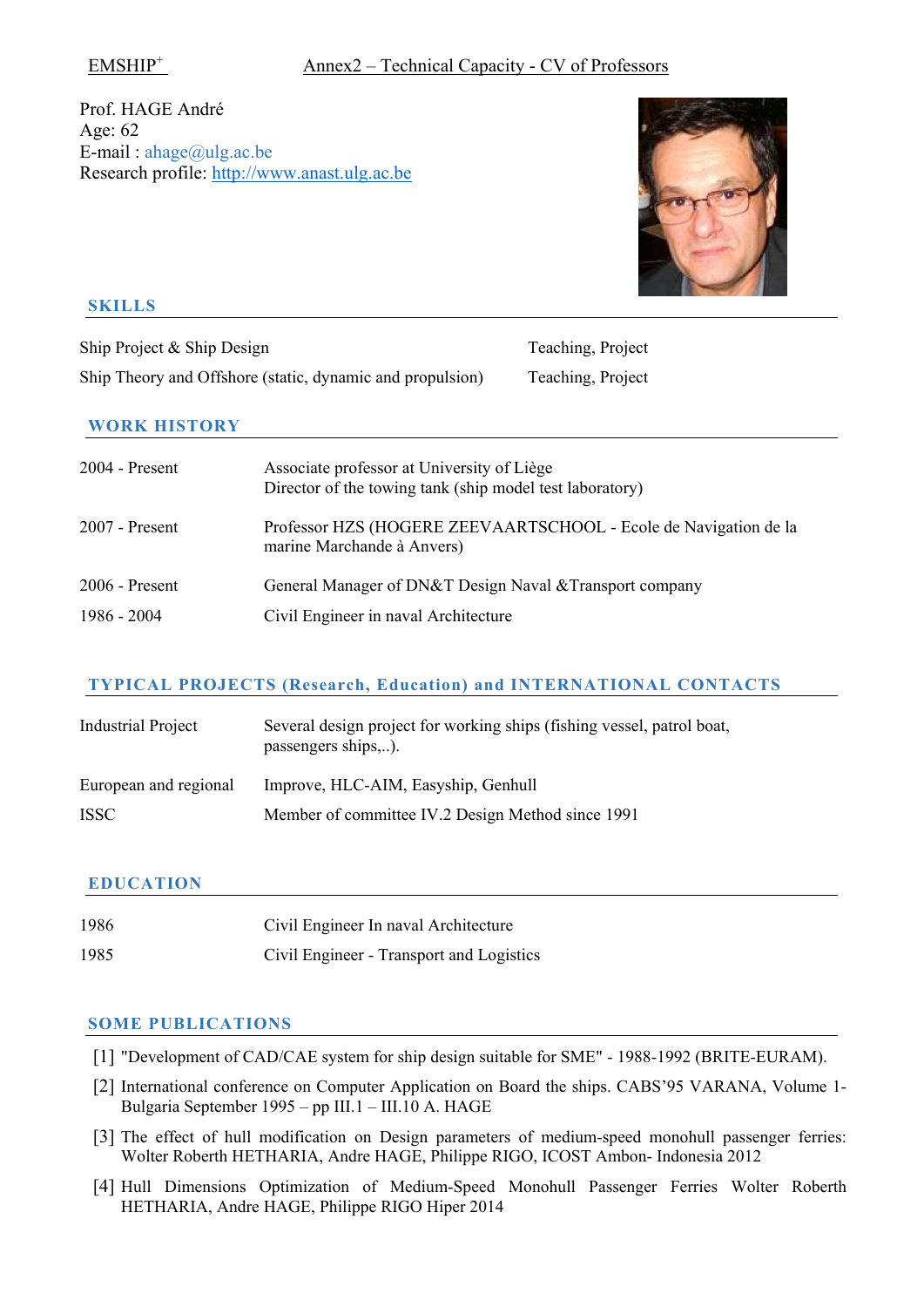Prof. Dr. Ing. Pierre FERRANT Age: 60 E-mail : [pierre.ferrant@ec-nantes.fr](mailto:pierre.ferrant@ec-nantes.fr) Research profile:<https://scholar.google.com/citations?user=07Hvy1UAAAAJ&hl=en>



#### **SKILLS**

Water Waves Research, Teaching, Expertise, Free Surface Hydrodynamics Numerical modelling

Wave-Structure Interactions Research, Teaching, Expertise Research, Teaching, Expertise Research, Expertise, Project Supervision

### **WORK HISTORY**

| $2012$ - Present | Head of LHEEA Lab., Ecole Centrale de Nantes, https://lheea.ec-nantes.fr |
|------------------|--------------------------------------------------------------------------|
| $2008$ - Present | Full Professor, Ecole Centrale de Nantes                                 |
| 1998 - 2008      | Associate Professor, Ecole Centrale de Nantes                            |
| 1988 - 1998      | Research Engineer, Sirehna Company, Nantes                               |
| 1983 - 1988      | Research Assistant, Ecole Centrale de Nantes                             |

### **TYPICAL PROJECTS (Research, Education) and INTERNATIONAL CONTACTS**

| NEMO-<br>University of Osaka | Extension of Model test basins, Ecole Centrale de Nantes, 2015-2020, Budget<br>16 MEuros<br>Specially Appointed Professor, 2014-2017 |
|------------------------------|--------------------------------------------------------------------------------------------------------------------------------------|
| <b>ITTC</b>                  | Member of Advisory Council, former chairman of Ocean Engg. Committee                                                                 |

### **EDUCATION**

| 2006 | Habilitation to conduct research (HDR) (Ecole Centrale de Nantes)                     |
|------|---------------------------------------------------------------------------------------|
| 1988 | PhD in Hydrodynamics (Ecole Centrale of Nantes)                                       |
| 1982 | Advanced Engineer Diploma in Naval Hydrodynamics (SSHNA), Ecole<br>Centrale de Nantes |
| 1981 | Engineer Diploma, Ecole Centrale de Nantes (Naval Hydrodynamics and<br>Shipbuilding)  |

- [1] **M. Gouin, G. Ducrozet, P. Ferrant** : *Propagation of 3D Nonlinear Waves over an Elliptical Mound with a High-Order Spectral Method*, European Journal of Mechanics -B -Fluids, 63:9 - 24, 2017. [https://doi.org/10.1016/j.euromechflu.2017.01.002S.](https://doi.org/10.1016/j.euromechflu.2017.01.002S)
- [2] **G. Ducrozet, F. Bonnefoy, D. Le Touzé, P. Ferrant** : *HOS-ocean: Open-source solver for nonlinear waves in open ocean based on High-Order Spectral method*, Computer Physics Communications, 2016.
- [3] **G. Ducrozet, H.B. Bingham, A.P. Engsig-Karup, P. Ferrant :** *A non-linear wave decomposition model for efficient wavestructure interaction. Part A: Formulation, validations and analysis,* Journal of Computational Physics, Vol. 257, pp 863-883, 2014.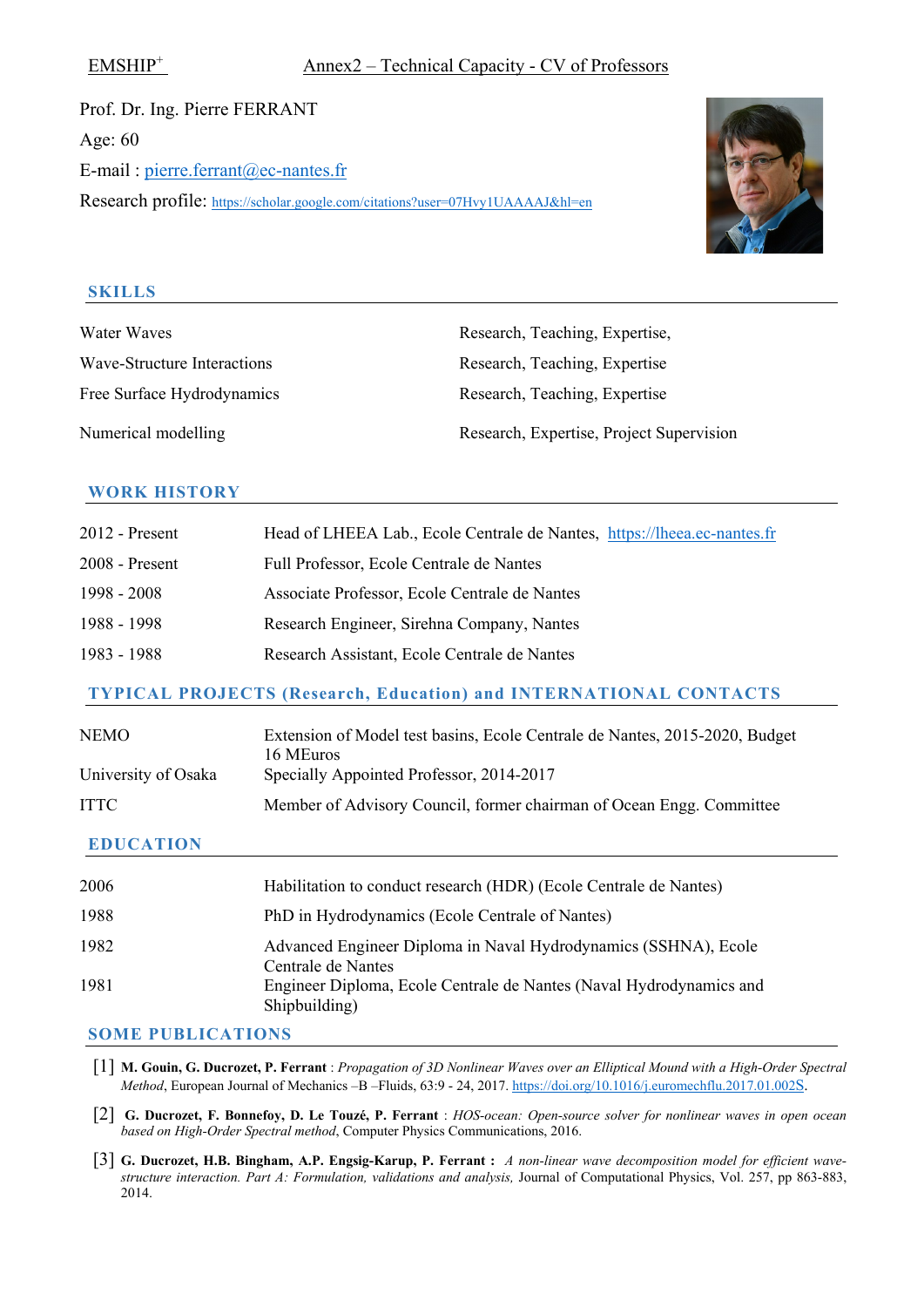#### L. GENTAZ

Age: 50

E-mail : [lionel.gentaz@ec-nantes.fr](mailto:lionel.gentaz@ec-nantes.fr)

Research profile: http://www.researchgate.net/profile/Lionel\_Gentaz

| <b>SKILLS</b>       |                                                                                                                                                                                                                                                                                 |           |
|---------------------|---------------------------------------------------------------------------------------------------------------------------------------------------------------------------------------------------------------------------------------------------------------------------------|-----------|
|                     | Numerical methods under potential flow and viscous flow theories                                                                                                                                                                                                                | Teaching  |
| Wave resistance     |                                                                                                                                                                                                                                                                                 | Teaching  |
|                     | Viscous flow modelling for wave-structure interactions                                                                                                                                                                                                                          | Expertise |
| <b>WORK HISTORY</b> |                                                                                                                                                                                                                                                                                 |           |
| 1996 - Present      | <b>Assistant Professor in Ecole Centrale Nantes</b>                                                                                                                                                                                                                             |           |
| $1995 - 1996$       | Teaching and Researching assistant in Ecole Centrale Nantes                                                                                                                                                                                                                     |           |
|                     | <b>TYPICAL PROJECTS (Research, Education) and INTERNATIONAL CONTACTS</b>                                                                                                                                                                                                        |           |
| Optiroutes          | FUI (Single Inter-Ministry Fund), reduction of ship consumption, 2016 to<br>2018. Partners: Bureau Veritas, CMA-CGM, IFREMER, HydrOcean,<br>ADRENA, Nextflow software, ENSM and ECN                                                                                             |           |
| PREDEMO-Nav         | ANR (National Research Agency), improvement of security for marine<br>operations, 2016 to 2018. Partners: Sirehna (research part of Naval-Group),<br>MIO (Mediterranean Institute of Oceanology), DGA-TH (French Defence<br>Procurement Agency-Hydrodynamic Department) and ECN |           |
| <b>EDUCATION</b>    |                                                                                                                                                                                                                                                                                 |           |

1995 PhD in Fluid Dynamics (Ecole Centrale of Nantes)

1991 Engineer diploma in Fluid Mechanics (Ecole Centrale Nantes)

- [1] Monroy, C., Ducrozet, G., Bonnefoy, F., Babarit, A., Gentaz, Ferrant, P., 2011. *RANS Simulations of CALM Buoy in Regular and Irregular Seas Using SWENSE Method*, International Journal of Offshore and Polar Engineering (ISSN 1053-5381), Vol. 21, No. 3, p 1-8.
- [2] Bhinder, M. A., Babarit, A., Gentaz,; L., Ferrant, P., 2015. *Potential Time Domain Model with Viscous Correction and CFD Analysis of a Generic Surging Floating Wave Energy Converter*, International Journal of Marine Energy 10. DOI 10.1016/j.ijome.2015.01.005.
- [3] Reliquet, G., Drouet, A., Guillerm, P.-E., Jacquin, E., Gentaz, L., Ferrant, P., *Simulation of Wave-Body Interaction Using a Single-Phase Level Set Function in the SWENSE Method, ASME 32rd International* Conference on Ocean, Offshore and Artic Engineering, Nantes. DOI 10.1115/OMAE2013-11097.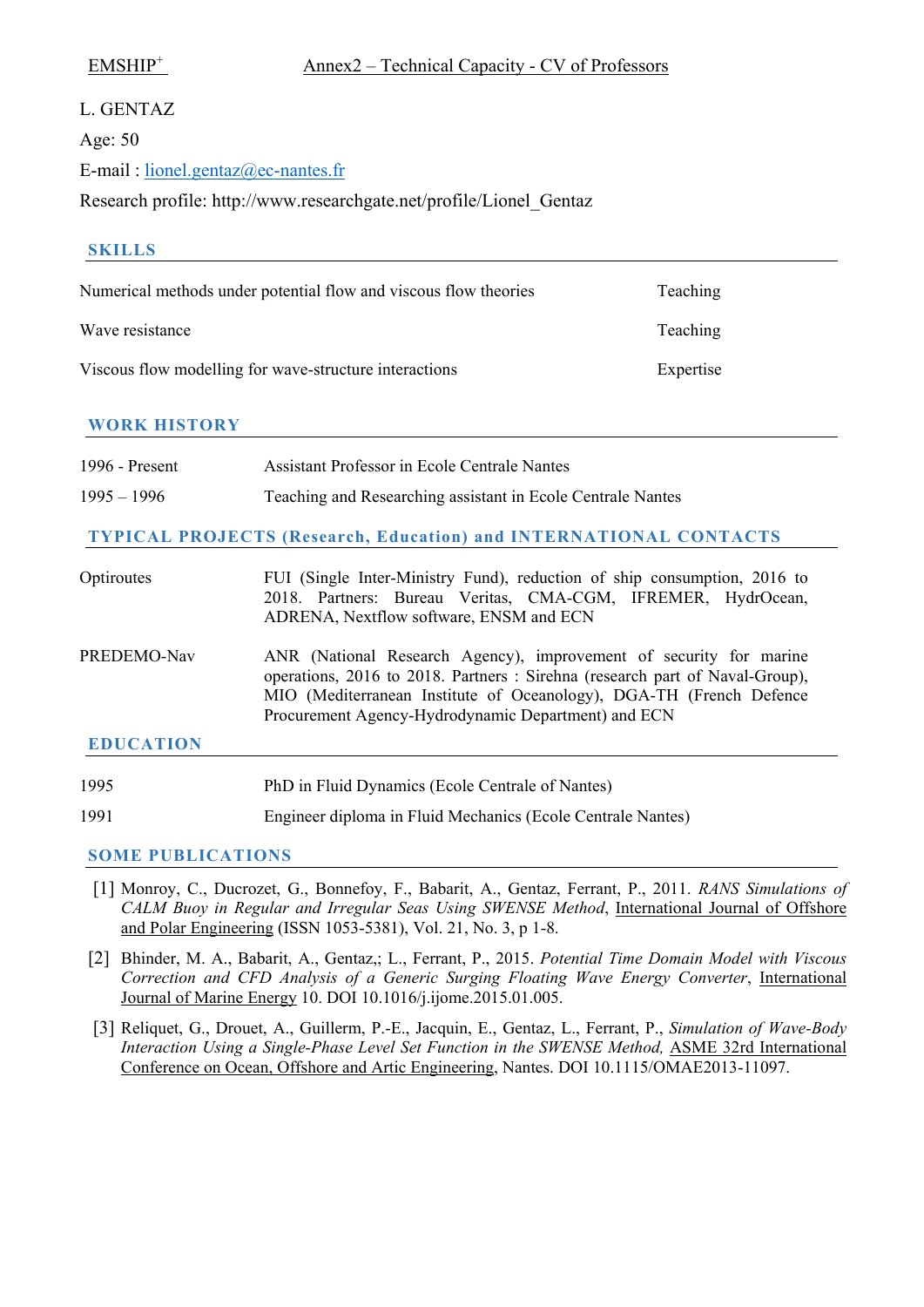| Guillaume DUCROZET                                                        |
|---------------------------------------------------------------------------|
| Age: 36                                                                   |
| E-mail: guillaume.ducrozet@ec-nantes.fr                                   |
| Research profile: https://www.researchgate.net/profile/Guillaume Ducrozet |

### **SKILLS**

| Water waves modelling              | Teaching  |
|------------------------------------|-----------|
| Fluid Mechanics                    | Teaching  |
| Analytical and numerical modelling | Expertise |

#### **WORK HISTORY**

| $2010$ - Present | Assistant Professor – LHEEA Lab., Ecole Centrale de Nantes                                     |
|------------------|------------------------------------------------------------------------------------------------|
| $2009 - 2010$    | Research engineer (Ecole Centrale Nantes)                                                      |
| $2008 - 2009$    | Post-Doctoral fellow (Technical University of Denmark (DTU) – Mechanical<br>Engineering dept.) |
| $2007 - 2008$    | Research engineer (Ecole Centrale Nantes)                                                      |

#### **TYPICAL PROJECTS (Research, Education) and INTERNATIONAL CONTACTS**

| SimAvHy    | PIA (IRT Jules Verne), Numerical simulation, 2012-2017, partners: BV,     |
|------------|---------------------------------------------------------------------------|
|            | HydrOcean, Nextflow, STX, Sirenha (Naval group), Alstom (GE)              |
| LabexMER   | PIA, Ocean dynamics, 2012-2019, partners: UBO, UBS, Univ Nantes, Ifremer, |
|            | CNRS, IRD                                                                 |
| <b>REM</b> | EMJMD on Marine Renewable Energy, 2018-2022, partners: UPV                |
|            | (coordinator), Univ. Strathclyde, NTNU                                    |

#### **EDUCATION**

| 2007 | PhD in Hydrodynamics (Ecole Centrale de Nantes)                                                   |
|------|---------------------------------------------------------------------------------------------------|
| 2004 | Master of Engineering, major in Hydrodynamics and Ocean Engineering<br>(Ecole Centrale de Nantes) |

- [1] B. R. Seiffert, **G. Ducrozet**, F. Bonnefoy, Simulation of breaking waves using the high-order spectral method with laboratory experiments: Wave-breaking onset, In *Ocean Model.*, Vol. 119, pp. 94-104, 2017
- [2] M. Gouin, **G. Ducrozet**, P. Ferrant, Propagation of 3D nonlinear waves over an elliptical mound with a High-Order Spectral method. *Eur. J. Mech. B-Fluid*, Vol. 63, pp. 9-24, 2017.
- [3] **Ducrozet G.**, Bonnefoy F., Le Touzé D. and Ferrant P. : HOS-ocean: Open-source solver for nonlinear waves in open ocean based on High-Order Spectral method. *Comp. Phys. Comm.*, 2016
- [4] **Ducrozet, G.**, Bonnefoy, F., Le Touzé, D., and Ferrant, P.: A modified High-Order Spectral method for wavemaker modeling in a numerical wave tank, *Eur. J. Mech. B-Fluid*, 34, 19-34, 2012.
- [5] **Ducrozet, G.**, Bonnefoy, F., Le Touzé, D., and Ferrant, P.: 3-D HOS simulations of extreme waves in open seas, *Nat. Hazards Earth Syst. Sci.*, 7, 109-122, 2007.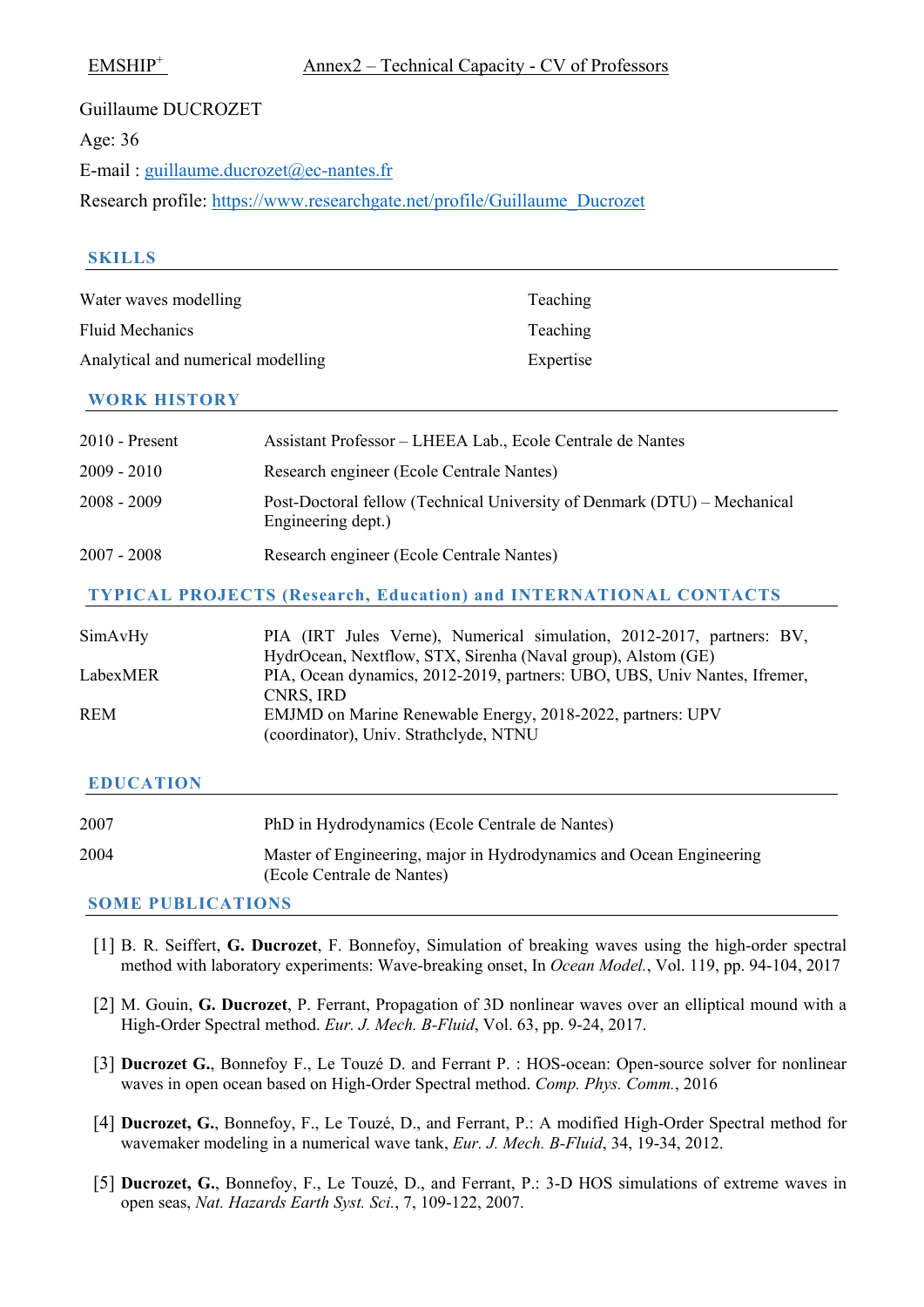Prof. Dr.Eng Patrick KAEDING Age: 47 E-mail: patrick.kaeding@uni-rostock.de Research profile: https://www.lsk.uni-rostock.de/en/



# **SKILLS**

| Structural Design                  | Teaching  |
|------------------------------------|-----------|
| <b>Finite Element Analysis</b>     | Expertise |
| Analytical and Numerical Modelling | Expertise |
| <b>Ultimate Strength Analysis</b>  | Expertise |
|                                    |           |

### **WORK HISTORY**

| 2015 - Present | Vice-Rector of Academic Studies, Teaching and Evaluation, Univ. of Rostock                                                        |
|----------------|-----------------------------------------------------------------------------------------------------------------------------------|
| 2009 - Present | University of Rostock, Faculty of Mechanical Engineering and Marine<br>Technology, Professor holding the Chair of Ship Structures |
| 2005 - 2009    | ThyssenKrupp Marine Systems: Research, Development & Product Development                                                          |
| 2001 - 2005    | ThyssenKrupp Marine Systems: Structural Analysis                                                                                  |

# **TYPICAL PROJECTS (Research, Education) and INTERNATIONAL CONTACTS**

| 3D Vorm:   | Forming of Thick of Thick Plates, 2010-2013                    |
|------------|----------------------------------------------------------------|
| POLAR:     | Production, Operations and Living in Arctic Regions, 2010-2013 |
| SOF:       | Floating Offshore Foundations, 2010-2013                       |
| DüsenForm: | Forming of Ducts, 2013-2015                                    |
| ISSC       | Member of Standing Committee                                   |
|            |                                                                |

# **EDUCATION**

| 2001 | Doctor of Engineering, Hiroshima University, Japan |
|------|----------------------------------------------------|
| 1998 | Dipl.-Ing. (Schiffbau), University of Hamburg      |

### **SOME PUBLICATIONS**

Lettau, W-D, Kaeding, P (Hg.) (2017). **Lebenslanges Lernen an Hochschulen** (Einblicke in die Begleitforschung zur wissenschaftlichen Weiterbildung), Akademische Verlagsgemeinschaft München

Oksina, A, Lindemann, T, Kaeding, P (2017). **Idealized Structural Unit Method for Dynamic Collapse Analysis of Plates**, Proceedings of the OMAE 2017 International Conference on Ocean, Offshore & Arctic Engineering, OMAE2017-61152

Lindemann, T, Kaeding, P (2017). **Application of the Idealized Structural Unit Method for Ultimate Strength Analyses of Stiffened Plate Structures**, Ship Technology Research (Schiffstechnik), Taylor & Francis, Vol. 64, No. 1, 15-29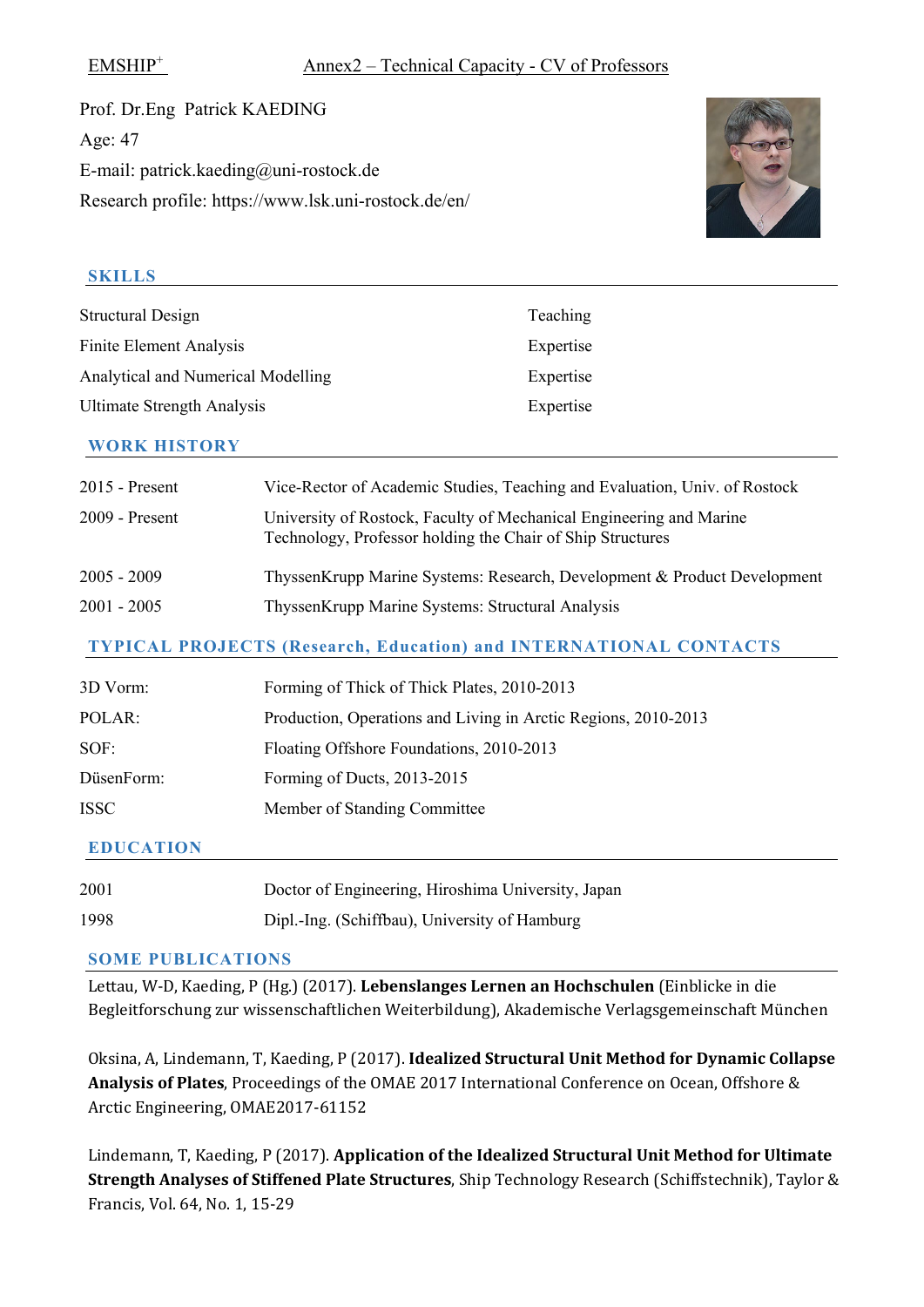Prof. Dr. Ing. Robert Bronsart Age: 63 E-mail : [ro](mailto:herve.lesourne@icam.fr)bert.bronsart@uni-rostock.de Research profile: [http://www.sc](http://www.researchgate.net/profile/Herve_Sourne)hiffbauforschung.de/en



#### **SKILLS**

| Ship Design                                                             | Expertise |
|-------------------------------------------------------------------------|-----------|
| Information Technologies, Collaboration Infrastructures in              | Expertise |
| <b>Ship Design and Production</b><br><b>Ship Operation Optimization</b> | Expertise |
| Ship Hydromechanics                                                     | Teaching  |

#### **WORK HISTORY**

| 1996 - $present$ | University of Rostock, Faculty of Mechanical Engineering and Marine<br>Technology, Professor holding the Chair of Ship Design |
|------------------|-------------------------------------------------------------------------------------------------------------------------------|
| 1988 - 1996      | Germanischer Lloyd, IT development                                                                                            |
| 1983 - 1988      | Technical University of Hamburg-Harburg, Researcher at Chair of Ship<br><b>Structures</b>                                     |
| 1982 - 1983      | University of Hannover, Researcher at Chair of Ship Design and Ship Theory                                                    |

### **TYPICAL PROJECTS (Research, Education) and INTERNATIONAL CONTACTS**

| PerSee           | Performance of Ships in Seaways                                           |
|------------------|---------------------------------------------------------------------------|
| DFG              | German Research Foundation: Advisory Board for Research Vessels           |
| ISSC -           | Active member since 2000 serving several committees, organizing ISSC 2012 |
| ICAM             | Lectures in shipping logistics                                            |
| <b>EDUCATION</b> |                                                                           |

| 1989        | Dr.-Ing. (University of Hamburg)                        |
|-------------|---------------------------------------------------------|
| 1982        | Diplom Ingenieur Schiffbau (University of Hamburg)      |
| 1974 - 1982 | Studying at universities in Hannover, UoM(USA), Hamburg |

### **SOME PUBLICATIONS**

Greshake, Sebastian H., **Robert Bronsart**. *Application of subdivision surfaces in ship hull form modelling.* Computer-Aided Design 100 (2018): 79–92

Desta Milkessa Edessa; Lutz Kleinsorge; **Robert Bronsart,** *A tool for ship hull surface healing and domain preparation for downstream applications*, International Journal of Computer Aided Engineering and Technology, 2017 Vol. 9 No. 1, pp 18-37, DOI: 10.1504/IJCAET.2017.10001015

Hmeshah, K., Erbach, N., **Bronsart, R.** *Impact of production requirements on high-quality ship product data models*, Proceedings of the Institution of Mechanical Engineers, Part M: Journal of Engineering for the Maritime Environment, DOI: 10.1177/1475090215597593, (2016)

M. Abdel-Maksoud, **R. Bronsart**, G.F. Clauss, W. Fricke, U. Glowalla, T. Rung, M.-C. Wanner, P. Müsebeck, *E-Learning Infrastructure for Naval Architecture and Ocean Engineering Education*, 13th International Conference on Computer Applications in Shipbuilding (ICCAS), Portsmouth, England, 2007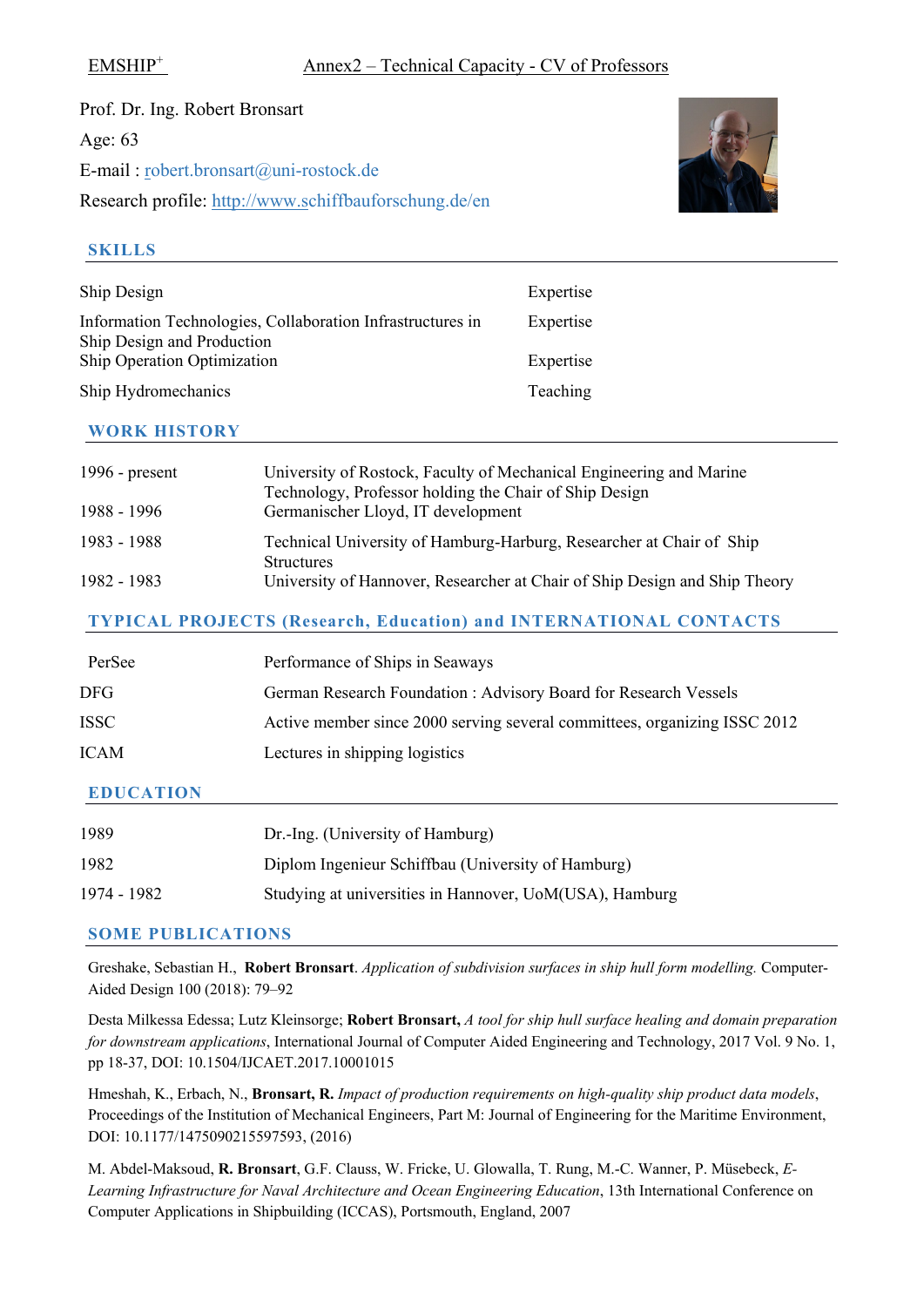Dr. hab. inż. Maciej TACZAŁA Age: 57 E-mail : [maciej.taczala@zut.edu.pl](mailto:maciej.taczala@zut.edu.pl) Research profile: [http://www.researchgate.net/profile/Maciej\\_Taczala](http://www.researchgate.net/profile/Maciej_Taczala)



#### **SKILLS**

| Structural mechanics           | Teaching, Expertise                                                                                            |  |
|--------------------------------|----------------------------------------------------------------------------------------------------------------|--|
| <b>Finite Element Analysis</b> | Teaching, Expertise                                                                                            |  |
| <b>WORK HISTORY</b>            |                                                                                                                |  |
| $2014$ - present               | Professor (West Pomeranian University of Technology, Szczecin, Faculty of<br>Maritime Technolog and Transport) |  |
| 1996 - 2014                    | Researcher and lecturers (Technical University of Szczecin, Faculty of Maritime<br>Technology)                 |  |
| 1984 - 1995                    | Research Assistant (Technical University of Szczecin, Ship Research Institute)                                 |  |
|                                | <b>TYPICAL PROJECTS (Research, Education) and INTERNATIONAL CONTACTS</b>                                       |  |

| <b>INBAT</b><br><b>MARSTRUCT</b>                                                                  | Innovative Barge Trains for Effective Transport on Shallow Waters", 5FP,<br>2001-2004<br>"Network of Excellence on Marine Structures", 6FP, 2004-2008 |
|---------------------------------------------------------------------------------------------------|-------------------------------------------------------------------------------------------------------------------------------------------------------|
| Static and dynamic<br>analysis of layered<br>plate structures<br>resting on elastic<br>foundation | financed by the Polish National Science Centre (NCN) under contract<br>2012/05/B/ST6/03086, 2013-2015.                                                |
| <b>EDUCATION</b>                                                                                  |                                                                                                                                                       |

| 2010 | D.Sc. (Habilitation) (Technical University of Gdańsk)          |
|------|----------------------------------------------------------------|
| 1995 | PhD in Civil Engineering (Technical University of Gdańsk)      |
| 1984 | M.Sc. in Naval Architecture (Technical University of Szczecin) |

- [1] Kleiber M., **Taczała M.**, Buczkowski R., (2018) Elasto-Plastic Response of Thick Plates Built in Functionally Graded Material Using the Third Order Plate Theory. In: Advances in Computational Plasticity. Computational Methods in Applied Sciences, vol 46. Springer, Cham.
- [2] **Taczała M**, Buczkowski R, Kleiber M, (2017) Nonlinear buckling and post-buckling response of stiffened FGM plates in thermal environments, Composites Part B, 109: 238-247.
- [3] **Taczała, M.**, Buczkowski, R., Kleiber, M., Nonlinear free vibration of pre- and post-buckled FGM plates on two-parameter foundation in the thermal environment, Composite Structures, 137: 85-92, 2016.
- [4] **Taczała, M.**, Buczkowski, R., Kleiber, M., Postbuckling analysis of functionally graded plates on an elastic foundation, Composite Structures, 132: 842-847, 2015.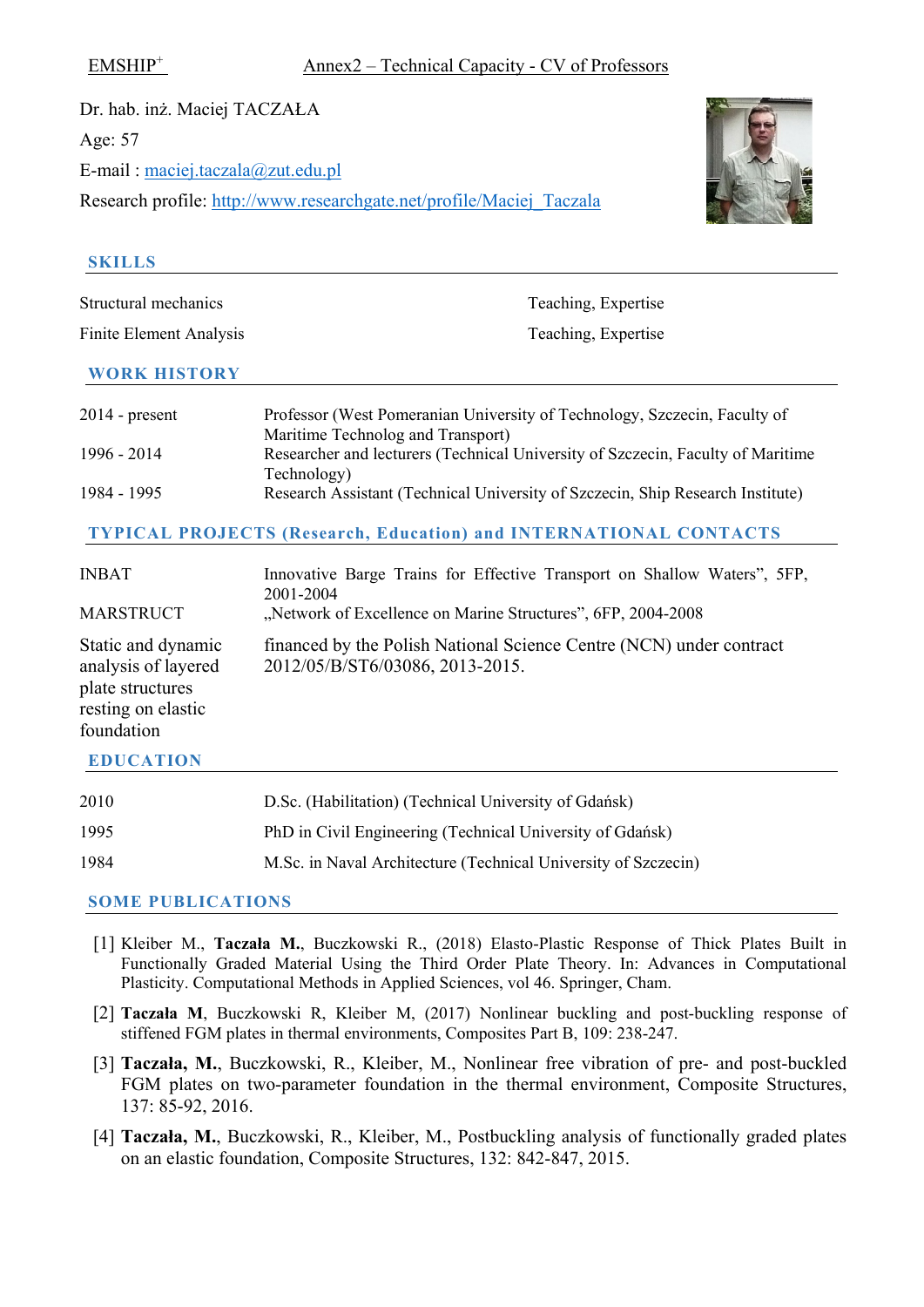### **Prof. Dr. Ing. Zbigniew SEKULSKI**

Age: 56 E-mail: zbigniew.sekulski@zut.edu.pl Research profile: Ship Structure

### **SKILLS**

| Ship and offshore structural design      | Expertise, Teaching |
|------------------------------------------|---------------------|
| Multi-objective optimization             | Expertise, Teaching |
| Optimalization and cost-benefit analysis | Expertise, Teaching |

### **WORK HISTORY**

| 2009 - Present | Assistant Professor (West Pomeranian University of Technology, Szczecin) |
|----------------|--------------------------------------------------------------------------|
| 1987 - 2008    | Research assistant (Szczecin University of Technology)                   |

# **TYPICAL PROJECTS (Research, Education) and INTERNATIONAL CONTACTS**

| <b>BALTECOLOGICAL</b><br><b>SHIP</b> | "Environment Friendly Ships For Baltic Area", Eureka Project - E! 2772,<br>2002-2003.                                  |
|--------------------------------------|------------------------------------------------------------------------------------------------------------------------|
| <b>INBAT</b>                         | "Innovative Barge Trains for Effective Transport on Shallow Waters", 5FP,<br>2001-2004.                                |
| <b>MARSTRUCT</b>                     | "Network of Excellence on Marine Structures", 6FP, 2004-2008.                                                          |
| <b>EMSHIP</b>                        | Teacher of the Erasmus Mundus EMSHIP programme: Design of Ships and<br><b>Offshore Structures</b> .                    |
| <b>IMO</b>                           | Sub-Committee on Ship Design and Construction International Maritime<br>Organization; member of the local polish teem. |
| <b>ISSC</b>                          | The International Ship and Offshore Structures Congress; member of the<br>committee IV.2, "Design Methods".            |

# **EDUCATION**

| 2013 | Habilitation in Machine Construction and Operation (Gdańsk University of<br>Technology) |
|------|-----------------------------------------------------------------------------------------|
| 2001 | PhD in Machine Construction and Operation (Szczecin University of                       |
| 1995 | Technology)<br>Master in Physics (Szczecin University)                                  |
| 1987 | Master in Naval Architecture (Szczecin University of Technology)                        |

- [1] Lazakis, I., Bronsart, R., Caprace, J-D., Chen, Y., Georgiev, P., Ilnitskiy, I., Moro, L., Prebeg, P., Mendonça Santos, J., **Sekulski, Z.**, et al., (2018) Design methods, *Proceedings of the 20th International Ship and Offshore Structures Congress*, ISSC 2018, Volume 1, 2018, pp. 609-708.
- [2] Collette, M., Bronsart R., **Sekulski, Z.**, et al., V. (2015) Design methods, *Proceedings of the 19th International Ship and Offshore Structures Congress*, ISSC 2015, Volume 1, 2015, pp. 459-518.
- [3] **Sekulski Z**. (2014) Ship hull structural multiobjective optimization by evolutionary algorithm. *Journal of Ship Research*, Vol. 58, no. 2 (2014), pp. 45-69.
- [4] **Sekulski Z.** (2010) Multi-objective topology and size optimization of high-speed vehicle-passenger catamaran structure by genetic algorithm. *Marine Structures*, Vol. 23, No 4, pp. 405–433.

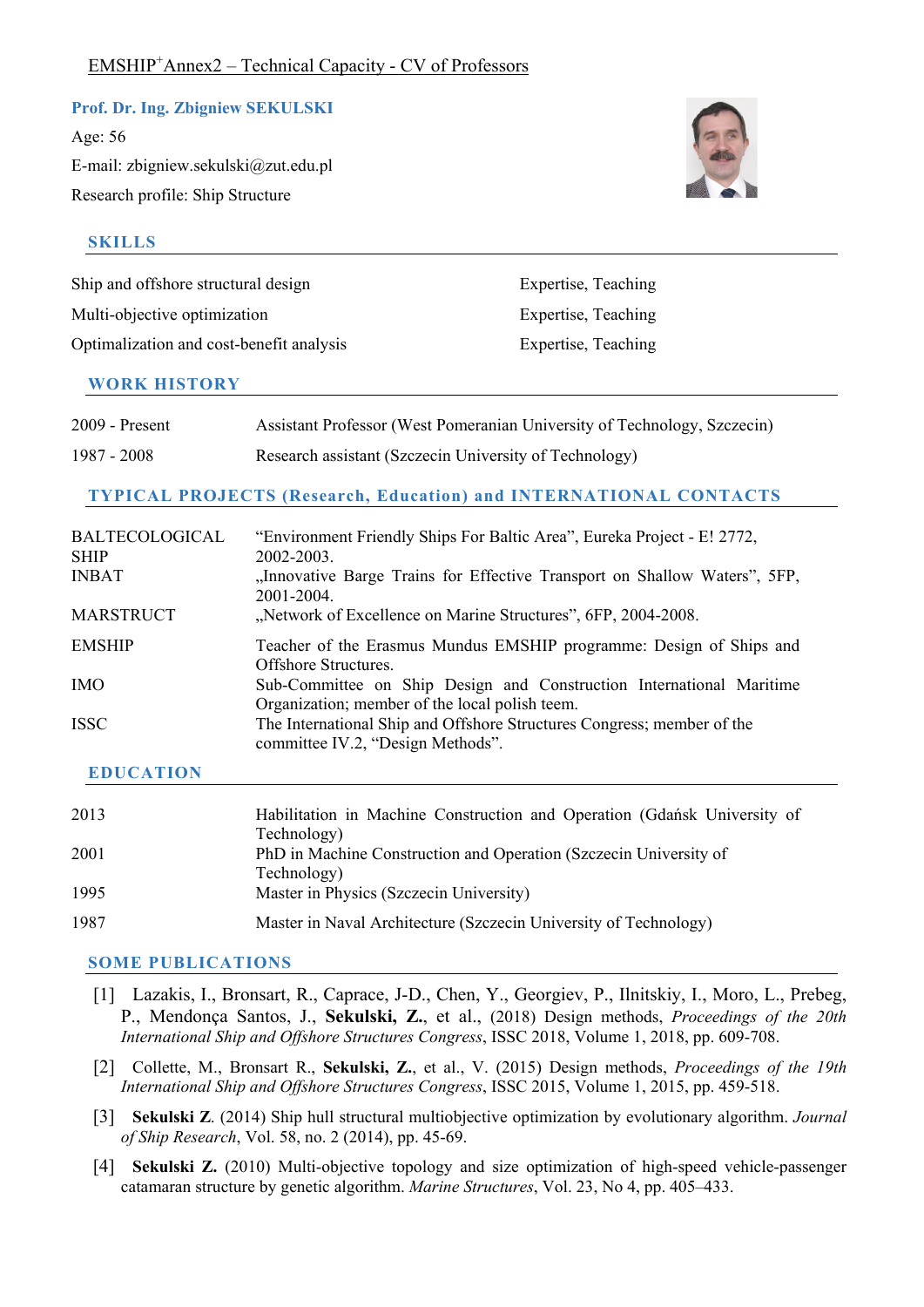Dr. Ing. Tomasz URBAŃSKI Age: 41 E-mail : [tomasz.urbanski@zut.edu.pl](mailto:herve.lesourne@icam.fr) Research profile:

# **SKILLS**

| <b>Welding Technology</b>                                                            | Teaching  |
|--------------------------------------------------------------------------------------|-----------|
| Production Technology of Ship and Offshore Structures                                | Teaching  |
| Mechanics of Ship and Offshore Structures                                            | Teaching  |
| Experimental investigations and thermo-mechanical analysis<br>of welding distortions | Expertise |

# **WORK HISTORY**

| 2015 - Present   | Head of Large Size Welding Laboratory (Faculty of Maritime Technology and |
|------------------|---------------------------------------------------------------------------|
|                  | Transport)                                                                |
| 2012 - 2016      | V-ce Dean of the Faculty of Maritime Technology and Transport (West)      |
|                  | Pomeranian University of Technology in Szczecin)                          |
| 2004 - Present   | Adjunct Professor in Department of Ships and Yachts Building (Faculty of  |
|                  | Maritime Technology and Transport)                                        |
| 2003 - 2004      | Production Engineer and Inspector of Quality Control (PORTA ODRA          |
|                  | Shipyard in Szczecin)                                                     |
|                  | <b>TYPICAL PROJECTS (Research, Education) and INTERNATIONAL CONTACTS</b>  |
|                  |                                                                           |
| <b>MARSTRUCT</b> | "Network of Excellence on Marine Structures", 6FP, 2004-2008              |
| <b>EDUCATION</b> |                                                                           |
|                  |                                                                           |
| 2009             | PhD in Mechanical Engineering (West Pomeranian University of Technology   |
|                  | in Szczecin)                                                              |
| 2003             | M.Sc. in Naval Architect (Szczecin University of Technology)              |
|                  |                                                                           |

- [1] **Urbański T.,** *Hybrid node – predictions of angular distortion of the connector on the basis of three-dimensional designed experiment* (2017), Welding Technology Review, Vol. 89 No. 9/2017, pp. 2-9.
- [2] **Urbański T**.: *Analysis of assembly suitability of the hybrid node based on weld distortion prediction models* (2015), Advances in Science and Technology Research Journal, Vol. 9, No. 27, pp. 28–34.
- [3] **Urbański, T.**, Taczała, M., *Experimental investigation of welding deformations of hybrid structural joint* (2013) Analysis and Design of Marine Structures - Proceedings of the 4th International Conference on Marine Structures, MARSTRUCT 2013, pp. 441-446.
- [4] Metschkow B., **Urbański T**.: *Prediction of a transverse shinkage of butt welded joints* (2008), Maritime Industry, Ocean Engineering and Coastal Resources - Proceedings of the 12th International Congress of the International Maritime Association of the Mediterranean, IMAM 2007, pp. 483-487.

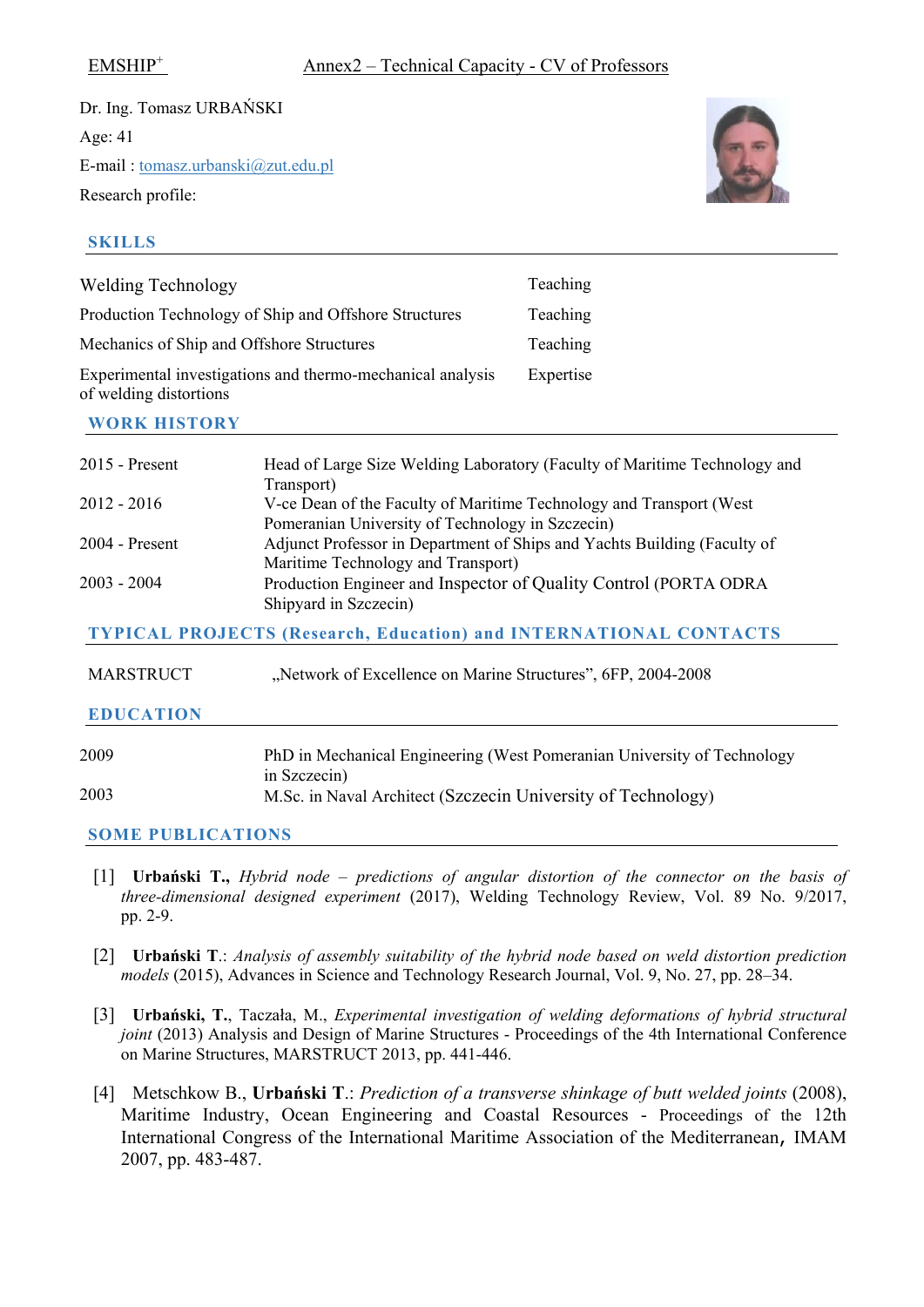Prof. Dr. Ing. Adrian Lungu Age: 59 E-mail : [adrian.lungu@ugal.ro](mailto:adrian.lungu@ugal.ro) Research profile: [http://www.researchgate.net/profile/Adrian\\_Lungu](http://www.researchgate.net/profile/Adrian_Lungu)



#### **SKILLS**

| <b>Computational Fluid Dynamics</b> | Teaching            |
|-------------------------------------|---------------------|
| Numerical ship hydrodynamics        | Expertise           |
| Ship hydrodynamics                  | Project supervision |

#### **WORK HISTORY**

| $2000$ - Present                                                         | Professor – Faculty of Naval Architecture ("Dunărea de Jos" din Galați) |  |
|--------------------------------------------------------------------------|-------------------------------------------------------------------------|--|
| 1998-2004, 2012-2016                                                     | Deputy – Rector – Dunărea de Jos" din Galați                            |  |
| 2004 - 2012                                                              | Dean – Faculty of Naval Architecture ("Dunărea de Jos" din Galați)      |  |
| 1996 - 1998                                                              | PD Fellow, Visiting Professor (SMU Dallas TX, USA)                      |  |
| 1987 - 1991                                                              | Professor – Faculty of Naval Architecture ("Dunărea de Jos" din Galați) |  |
| 1984 - 1987                                                              | Technology Engineer (Galati Shipyard)                                   |  |
| <b>TYPICAL PROJECTS (Research, Education) and INTERNATIONAL CONTACTS</b> |                                                                         |  |
| <b>ASIGMA</b>                                                            | POSDRU, education, 2010, partners : OPB, UTB, UPT, ARACIS               |  |

| 1 10 1 0 1 1 1 1 1                       | $1000R_0$ , calculon, 2010, purincip . Of D, 01D, 011, The ICID |
|------------------------------------------|-----------------------------------------------------------------|
| <b>VORTEX</b>                            | CNCSIS, Vortex hydrodynamics, 2006, partners: UPB, UPT, UTC     |
| European Academy of<br>Sciences and Arts | Member                                                          |

# **EDUCATION**

| 2005 | Habilitation to conduct research (HDR) ("Dunărea de Jos" din Galați) |
|------|----------------------------------------------------------------------|
| 1998 | PhD in Fluid Mechanics (Hiroshima University, Japan)                 |
| 1993 | Engineer in Shipbuilding ("Dunărea de Jos" din Galați)               |

- [1] **A. Lungu,** F. Pacuraru *Free-Surface Flow around an Appended Hull* Proceedings of the 25th IAHR Symposium on Hydraulic Machinery and Systems, Timisoara, vol. 2, pp.628-635, 2010
- [2] **A. Lungu**, F. Pacuraru *Numerical Study of the Hull-Propeller-Rudder Interaction* Numerical Analysis and Applied Mathematics, AIP Proc., Melville New York, Vol.1169, pp. 693-696, 2009
- [3] **A. Lungu**, C. Ungureanu *Numerical Study of a 3-D Juncture Flow* Numerical Analysis and Applied Mathematics, AIP Proc., Melville New York, Vol.1048, pp.839-842, 2008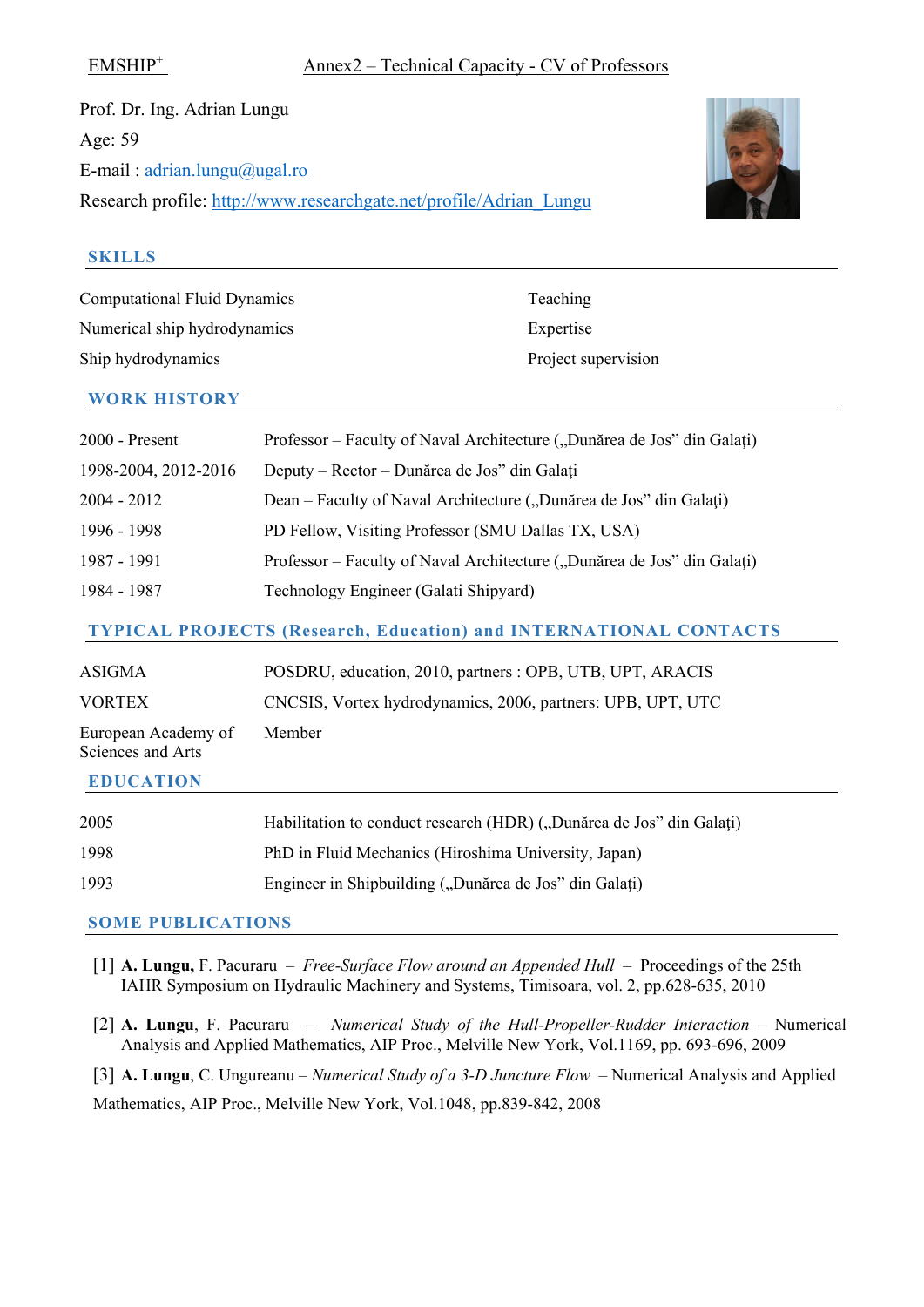Prof. PhD. Eng. Leonard DOMNISORU Age: 52 E-mail : [leonard.domnisoru@ugal.ro](mailto:leonard.domnisoru@ugal.ro) Research profile: www.naoe.ugal.ro



## **SKILLS**

| Seakeeping & Hydroelasticity                        | Teaching            |
|-----------------------------------------------------|---------------------|
| Finite Element Analysis & Structural Dynamics       | Teaching            |
| Structural Analysis and Hydroelasticity             | Expertise           |
| Structural Analysis, Seakeeping and Hydroelasticity | Project supervision |

### **WORK HISTORY**

| 1990 - Present | Professor – Faculty of Naval Architecture ("Dunărea de Jos" of Galati)     |
|----------------|----------------------------------------------------------------------------|
| 2012 - 2015    | Dean – Faculty of Naval Architecture ("Dunărea de Jos" of Galati)          |
| 2008 - 2012    | Deputy Dean – Faculty of Naval Architecture ("Dunărea de Jos" of Galati)   |
| 2002 - 2008    | Head of Ship Structure Department ("Dunărea de Jos" of Galati)             |
| 1996 - 2002    | Member of the Shipbuilding Department Council ("Dunărea de Jos" of Galati) |

### **TYPICAL PROJECTS (Research, Education) and INTERNATIONAL CONTACTS**

| <b>MARSTRUCT</b> | Grant EU-FP6 MARSTRUCT, Network of Excellence on Marine Structures, Project<br>No.FP6-PLT-506141, Contract No. TNE3-CT-2003-506141, Commission of the<br>European Communities, (2003-2010), coordinators Technical University of Lisbon,<br>Portugal (Prof.PhD.Eng.Dr.H.C.Guedes Carlos Soares), Universities of Glasgow and<br>Strathclyde, United Kingdom (Prof.PhD.Eng.Purnendu K. Das), 33 EU parteners,                         |
|------------------|--------------------------------------------------------------------------------------------------------------------------------------------------------------------------------------------------------------------------------------------------------------------------------------------------------------------------------------------------------------------------------------------------------------------------------------|
|                  | topics: ship global strength, ship vibrations, seakeeping, slamming, hydroelasticity.                                                                                                                                                                                                                                                                                                                                                |
| <b>MARGAS</b>    | Grant MCT-CEEX-M1/ MARGAS-X2C16/ PC-D07-PT26-4409/2006, Models and<br>Advanced Numerical Methods for the LPG and LNG ship transport engineering,<br>(2006-2008), MedC-ANCS/S.C.IPA.S.A Bucharest, coordinator ICE ICEPRONAV<br>S.A. Galati, parteners University "Dunarea de Jos" of Galati, University "Politehnica"<br>of Timisoara, Romanian Academy Branch Timisoara, topics: ship global strength,<br>hydroelasticity, fatigue. |
| <b>STG</b>       | Member of Schiffbautechnische Gesellschaft e.V., Hamburg (since 1994)                                                                                                                                                                                                                                                                                                                                                                |
| <b>GFTU</b>      | Member of Gesellschaft zur Förderung der Technischen Universität Hamburg-Harburg<br>e.V. (since 1999)                                                                                                                                                                                                                                                                                                                                |

#### **EDUCATION**

| 2007 | Habilitation, PhD research advisor in Mechanical Engineering ("Dunărea de |
|------|---------------------------------------------------------------------------|
|      | Jos" University of Galati)                                                |
| 1996 | PhD in Ship Hydrodynamics and Structures ("Dunărea de Jos" University of  |
|      | Galați & DAAD Scholarship Technische Universität Hamburg-Harburg)         |
| 1990 | Engineer in Shipbuilding ("Dunărea de Jos" University of Galati)          |

#### **SOME PUBLICATIONS**

[1] Obreja, D., Nabergoj, R., Crudu, L., Domnisoru, L., *Seakeeping Performance of a Mediterranean Fishing Vessel*, Developments in Maritime Transportation and Harvesting of Sea Resources (Editors Carlos Guedes Soares, Ângelo Teixeira), CRC Press / A.A. Balkema Publishers a member of Taylor & Francis Group London, ISBN 978-0-8153-7993-5, pp.483-491, 2017, 17th International Congress of the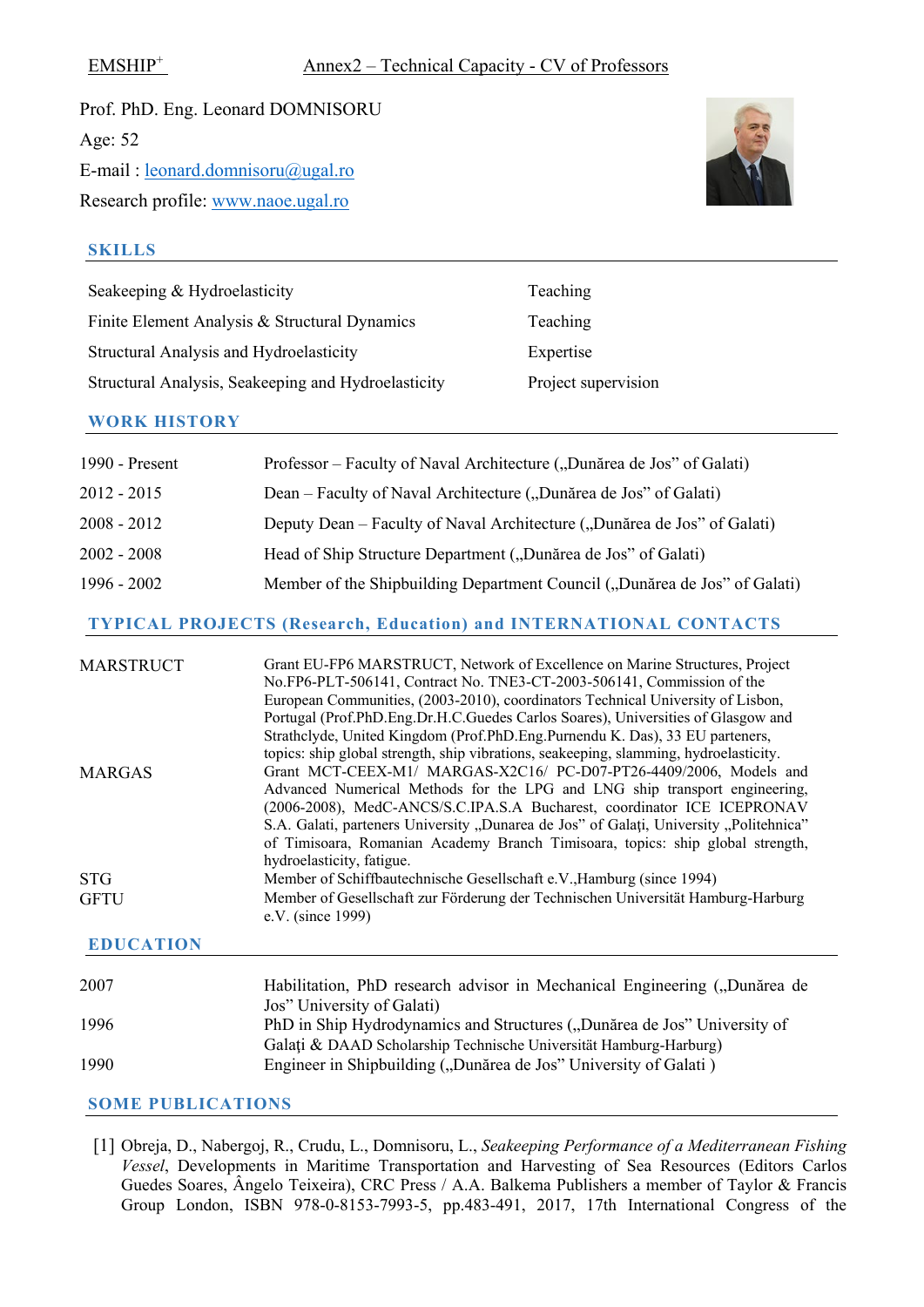International Maritime Association of the Mediterranean, 9-11 October 2017, Lisbon, Portugal , http://www.worldcat.org/isbn/9780815379935;

- [2] Domnisoru, L., Rubanenco, I., Amoraritei, M., *Structural Safety Assessment of a 1100 TEU Container Ship, Based on a Enhanced Long Term Fatigue Analysis*, Advanced Materials Research, Vol. 1036, pp. 935-940, Trans Tech Publications, Zurich, Switzerland, (ISBN 978-3-03835-255-6 / ISSN 1022-6680), (doi:10.4028/www.scientific.net/AMR.1036.935), ModTech 2014 International Conference, 13-16 July 2014, Gliwice;
- [3] Domnisoru, L., Domnisoru, D., *The Numerical Analysis of Transitory Dynamic Response, based on the Non-linear Hydroelasticity Theory, for a Barge Test Ship*, Romanian Journal of Physics, Publishing House of the Romanian Academy, Section Applied Physics–Mechanics, Volume 53, Number 1-2 (ISSN 1221-146X), pp.129-136, Bucharest, 2008;
- [4] Domnisoru, L., Dragomir, D., Ioan, A., *Numerical Methods for Hull Structure Strengths Analysis and Ships Service Life Evaluation, for a LPG Carrier*, The 27th International Conference on Offshore Mechanics and Arctic Engineering OMAE 2008, 15-20 June 2008, Paper No. OMAE2008-57602, ISBN 978-0-7918-4819-7,pp.509-518,Estoril,The American Society of Mechanical Engineers (ASME International Conference),(www.asmeconferences.org/OMAE08);
- [5] Domnisoru, L., Ioan, A., *Non-linear Hydroelastic Response Analysis in Head Waves, for a large Bulk Carrier Ship Hull*, Advancements in Marine Structures (Editors C.Guedes Soares, P.K.Das), CRC Press /A.A. Balkema Publishers a member of Taylor & Francis Group London, ISBN 978-0-415-43725-7, pp.147-158, Glasgow, 2007;
- [6] Domnisoru, L., Domnisoru, D., *The Analysis of Stress Distribution in Round or Broken Line Form Bracket Flanges of Ship Structural Joints*, International Shipbuilding Progress, Marine Technology Quarterly, Volume 49, Number 3 (ISSN 0020-868X), pp.215-229, Delft, 2002;
- [7] Domnisoru, L., Domnisoru, D., *The Unified Analysis of Springing and Whipping Phenomena*, The Transactions of the Royal Institution of Naval Architects, W4 / London, 1997 & Part A, Volume 140, (ISSN 0373-529X), pp.19-34, 1998.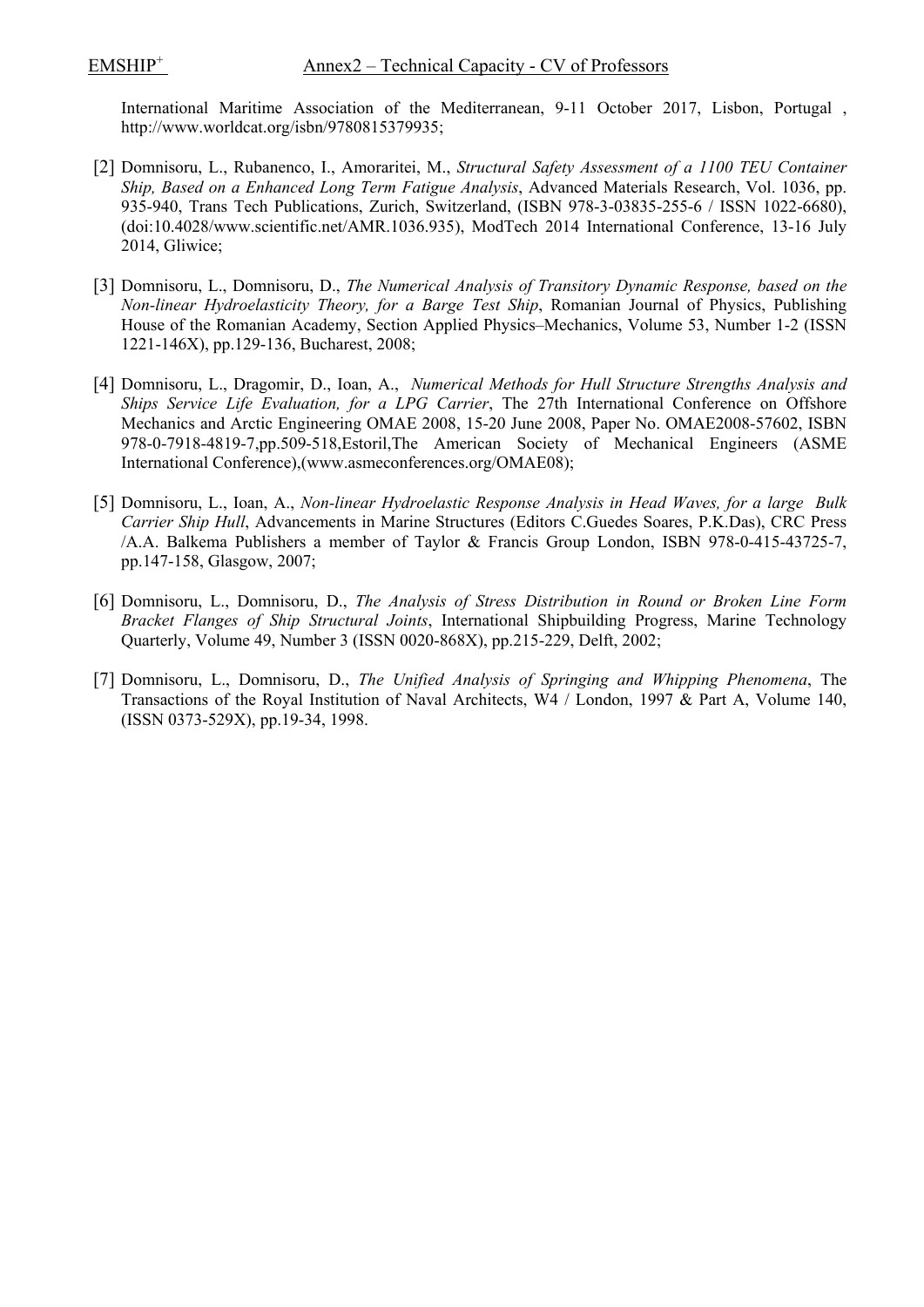Assoc. prof. dr. ing. Florin PACURARU Age: 41 E-mail : [florin.pacuraru@ugal.ro](mailto:florin.pacuraru@ugal.ro) Research profile: https://www.researchgate.net/profile/Florin\_Pacuraru



# **SKILLS**

| Hull form hydrodynamics                       | Teaching            |
|-----------------------------------------------|---------------------|
| Ship resistance                               | Teaching            |
| Numerical and experimental ship hydrodynamics | Expertise           |
| Computational fluid dynamics                  | Project supervision |

### **WORK HISTORY**

| 2003 - Present           | Professor - Faculty of Naval Architecture ("Dunarea de Jos" University)                                                                 |
|--------------------------|-----------------------------------------------------------------------------------------------------------------------------------------|
| $2016 - 2017$            | Deputy Dean - Faculty of Naval Architecture ("Dunarea de Jos" University)                                                               |
| $2016$ – present         | CFD service owner (NAPA)                                                                                                                |
|                          | <b>TYPICAL PROJECTS (Research, Education) and INTERNATIONAL CONTACTS</b>                                                                |
| <b>ASIGMA</b>            | POSDRU, education, 2010, partners : OPB, UTB, UPT, ARACIS                                                                               |
| <b>ADAM4EVE</b>          | FP 7, Ship hydrodynamics, 2015, partners: CMT, RINA, VTT, HSVA, LR,<br>STX.                                                             |
| <b>RINA</b>              | Member                                                                                                                                  |
| <b>EDUCATION</b>         |                                                                                                                                         |
| 2015                     | PhD in Ship Hydrodynamics ("Dunarea de Jos" University)                                                                                 |
| 2003                     | Master in Integrated Shipbuilding                                                                                                       |
| 2002                     | Engineer in Economical engineering in Shipbuilding ("Dunarea de Jos"<br>University, Faculty of Shipbuilding and Electrical Engineering) |
| <b>SOME PUBLICATIONS</b> |                                                                                                                                         |

[1] A. Caramatescu, C.I. Mocanu, **F**. **Pacuraru** – *Estimation of planing forces in numerical and full scale experiment* – IMAM 2017 International Maritime Association of the Mediteranean, pp., 403-408, 2017

[2] **F. Pacuraru,** A. Lungu, O. Marcu – *Self-Propulsion Simulation of a Tanker Hull* – Numerical Analysis and Applied Mathematics, AIP Proceedings, Melville New York, Vol. 1389, pp. 191-194, 2011;

[3] A. Lungu, **F. Pacuraru** – *Numerical Study of the Hull-Propeller-Rudder Interaction* – Numerical Analysis and Applied Mathematics, AIP Proc., Melville New York, Vol.1169, pp. 693-696, 2009.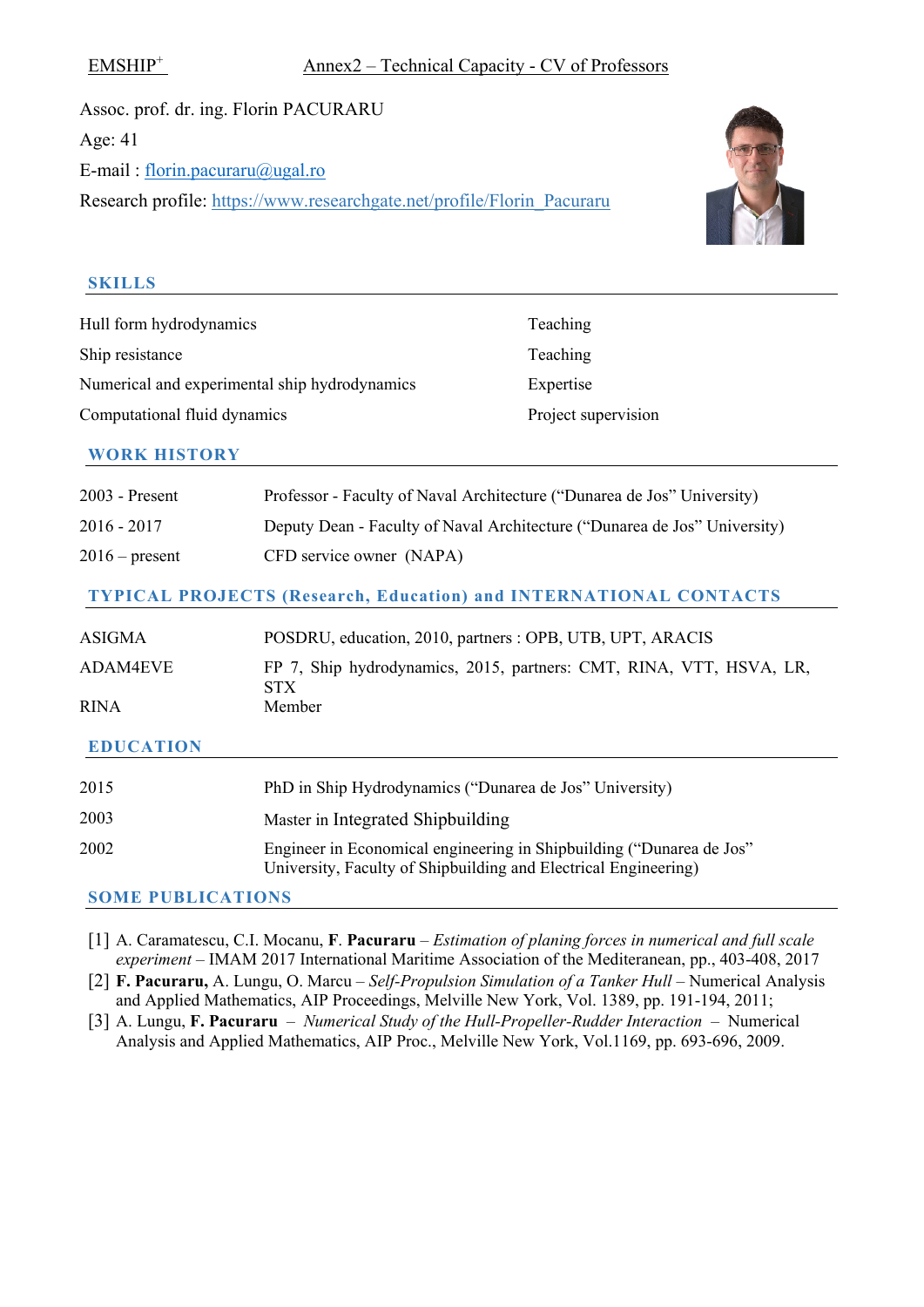Prof. Dr. Ing. Hervé LE SOURNE Age: 51 E-mail : [herve.lesourne@icam.fr](mailto:herve.lesourne@icam.fr) Research profile: [http://www.researchgate.net/profile/Herve\\_Sourne](http://www.researchgate.net/profile/Herve_Sourne)



#### **SKILLS**

| Structural Dynamics – Fluid structure interactions | Teaching            |
|----------------------------------------------------|---------------------|
| Composite structures dimensioning                  | Teaching            |
| Analytical and numerical modelling                 | Expertise           |
| <b>Finite Element Analysis</b>                     | Project supervision |
|                                                    |                     |

#### **WORK HISTORY**

| 2017 - Present | Research Manager - ICAM Engineering Schools (West campuses)           |
|----------------|-----------------------------------------------------------------------|
| 2008 - 2016    | Head of Mechanical Engineering Department (ICAM Nantes campus)        |
| 1999 - 2008    | Research project manager (French Shipbuilding Research Institute)     |
| 1996 - 1998    | Structural Engineer (French Navy Shipbuilding Design Department)      |
| 1988 - 1995    | Development Engineer (French Navy Shipbuilding Propulsive Department) |

#### **TYPICAL PROJECTS (Research, Education) and INTERNATIONAL CONTACTS**

| 2015             | Habilitation to conduct research (HDR) (University of Nantes)         |
|------------------|-----------------------------------------------------------------------|
| <b>EDUCATION</b> |                                                                       |
| <b>SHARP</b>     | JIP, Ship collisions, 2009, partners: TOTAL, DCNS, BV, GDF, PRINCIPIA |
| CHARGEOL         | Ship-jackets collision, 2014, partners: STX France, Bureau Veritas    |
| <b>SUCCESS</b>   | National funding, Explosions, 2017, partners: DGA, MULTIPLAST, MECA   |

| 1998 | PhD in Structural Mechanics (Ecole Centrale of Nantes)                                                |
|------|-------------------------------------------------------------------------------------------------------|
| 1993 | Engineer in Numerical Analysis & Scientific Computing (Conservatoire<br>National des Arts et Métiers) |

- [1] **H. Le Sourne**, A. Barrera, J.B. Maliakel *Numerical crashworthiness analysis of an offshore wind turbine jacket impacted by a ship* – Journal of Marine Science and Technology, Vol 23 (5) pp 694-704, 2015 – DOI: 10.6119/JMST-015-0529-1
- [2] S. Elhers, **H. Le Sourne**, L. Buldgen, J. Ollero, C. Robertson, Ph. Rigo *– A review of technical solutions and simulation approaches for ship collisions with lock gates –* Ship Technology Research Journal, Vol 62 (1) pp 14-25, 2015 – DOI 10.1179/0937725515Z
- [3] L. Buldgen, **H. Le Sourne**, Ph. Rigo *A simplified method to evaluate the seismic pressure on plane lock gates* – Journal of Engineering Structures, Vol 100, 2015– DOI 10.1016/j.engstruct. 2015.06.030
- [4] **H. Le Sourne**, N. Besnard, C. Cheylan, N. Buannic *A Ship Collision Analysis Program Based on Upper Bound Solutions and Coupled with a Large Rotational Ship Movement Analysis Tool* – Journal of Applied Mathematics, 2012 – DOI 10.1155/2012/375686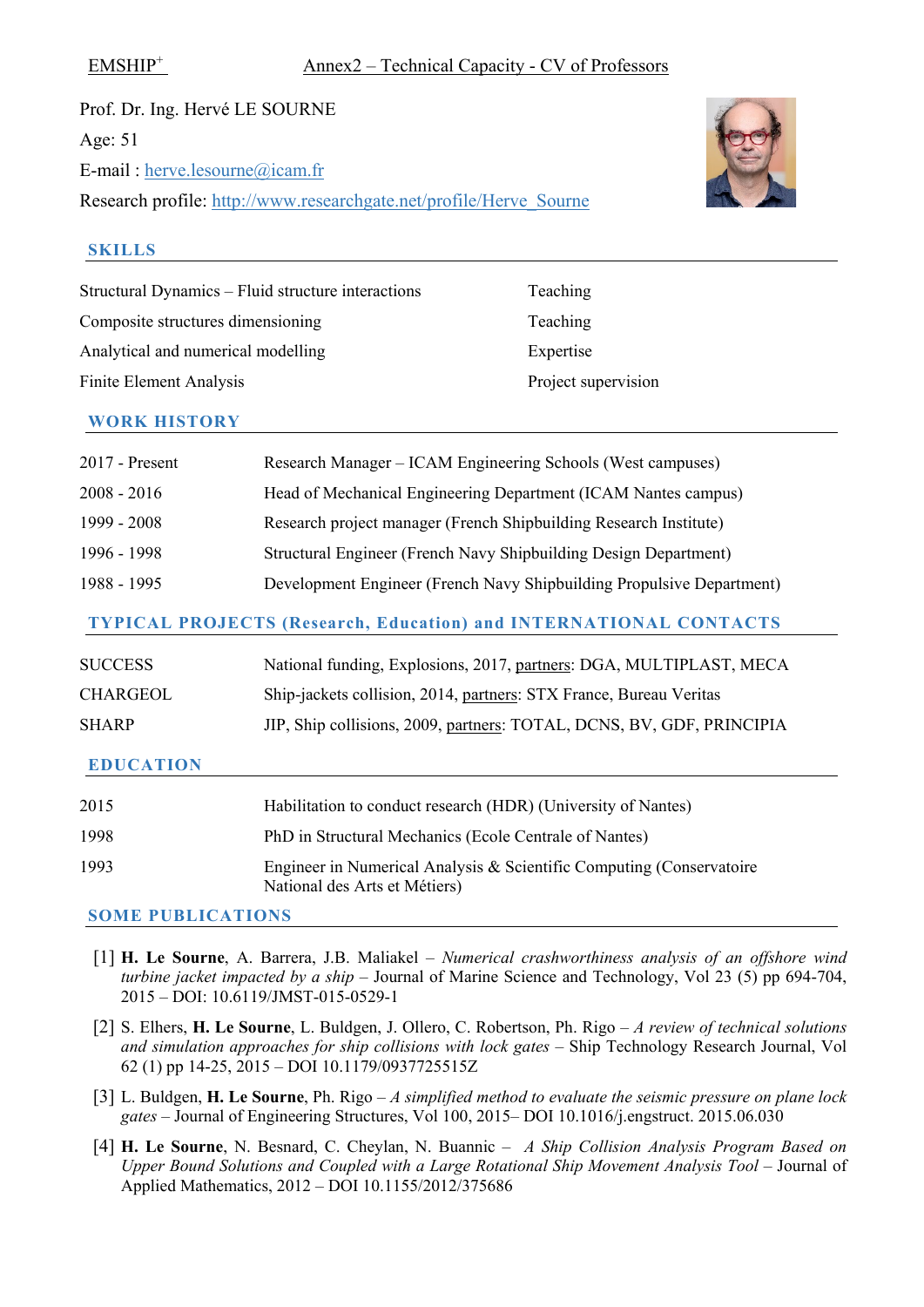Prof. Dario BOOTE

Age: 64

E-mail: [dario.boote@unige.it](mailto:dario.boote@unige.it)

Research profile: Ship Structure, Sailing Yacht and motor YAcht

# **SKILLS**

Structures design of merchant ships and pleasure vessels Teaching, Research

# **WORK HISTORY**

| $1991 -$ Present | Professor of Ship Construction, University of Genova                                              |
|------------------|---------------------------------------------------------------------------------------------------|
| 1983             | Researcher at the Department of Naval Architecture and Ship Construction,<br>University of Genova |
| 1981             | Employed at CETENA, the Fincantieri research office, in Genova                                    |
|                  | <b>TYPICAL PROJECTS (Research, Education) and INTERNATIONAL CONTACTS</b>                          |

| 2009 – Present   | President of Yacht Design Courses of La Spezia                                                                                                                                                                                                                                       |
|------------------|--------------------------------------------------------------------------------------------------------------------------------------------------------------------------------------------------------------------------------------------------------------------------------------|
| 1990             | Active participation in the Foundation of the BE and MSC courses in Yacht<br>Design in La Spezia                                                                                                                                                                                     |
| 2000-2015        | From 2012 to 2015 Member of ISSC V.7 Committee (Structural Longevity)<br>From 2009 to 2012 Chairman of ISSC V.8 Committee (Yacht Design)<br>From 2006 to 2009 Member of ISSC V.8 Committee (Sailing Yacht Design)<br>From 2000 to 2006 Member of ISSC V.9 Committee (Design Methods) |
| <b>EDUCATION</b> |                                                                                                                                                                                                                                                                                      |

1980 Graduated in Naval Architecture, University of Genova

- 1) Ocera, M., Boote, D, Vergassola, G, Faloci, F., "Simplified analytical method for the evaluation of longitudinal strength of large sailing yachts", Ocean Engineering, Volume 133, Pages 182-196, 15 March 2017.
- 2) Pais T., Boote D., "Developments of Tuned Mass Damper for yacht structures", Ocean Engineering, Volume 141, Pages 249-264, 1 September 2017.
- 3) Boote D., Pais T., Vergassola G., Tonelli A., Gragnani L., "On the damping coefficient of laminated glass for yacht industry", International Shipbuilding Progress 00 (2017) 1–16 1, DOI 10.3233/ISP-170131, IOS Press.
- 4) D. Boote, G.M. Vergassola, D. Giannarelli, R. Ricotti, "Thermal load effects on side plates of superyachts", Marine Structures 56, Elsevier Ltd, pp. 39-68, 2017.

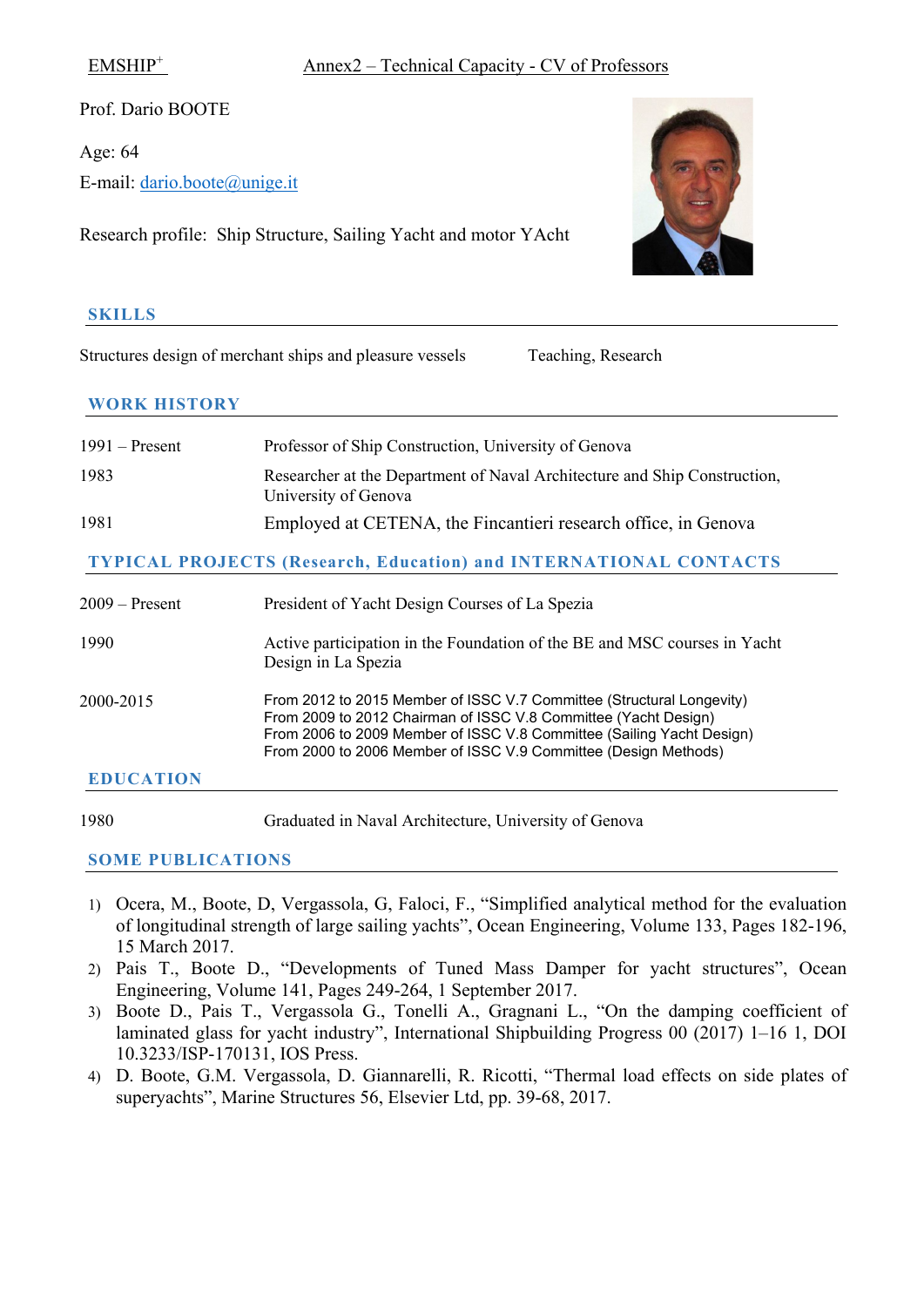# **Jean-Baptiste R. G. SOUPPEZ**

 Senior Lecturer in Yacht Design and Composite Engineering | Southampton Solent University Visiting Professor and Research Supervisor | The University of Liege (EMship+) UK Principal Expert in Small Craft Structures | British Standard Institution ORCID: orcid.org/0000-0003-0217-5819

 Warsash School of Maritime Science and Engineering RM 333 | East Park Terrace | Southampton | SO14 0YN T: 023 8201 6515 | E: jean-baptiste.souppez $@$ solent.ac.uk

#### **SKILLS**

Small craft structures and composite engineering. Teaching and UK principal expert.

Experimental and computational fluid dynamics. Teaching and supervision.

Yacht design and velocity prediction programs. Teaching and supervision.

Learning and teaching in higher education. Fellow of the Higher Education Academy

**ACADEMIC CV** 28 janvier 2019

solent.ac

### **WORK HISTORY**

| $11/17$ - Present | Senior Lecturer in Yacht Design and Composite Engineering. Southampton Solent University. |
|-------------------|-------------------------------------------------------------------------------------------|
| $09/16$ - Present | UK Principal Expert in Small Craft Structures. British Standard Institution.              |
| $10/15 - 11/17$   | Lecturer in Yacht Design and Composite Engineering. Southampton Solent University.        |
| $08/14 - 11/14$   | Teaching Assistant. The University of Auckland.                                           |
|                   |                                                                                           |

# **TYPICAL PROJECTS (Research, Education) and INTERNATIONAL CONTACTS**

| <b>ISO TC188 /</b> | UK principal expert for the development of international scantlings regulations, in  |
|--------------------|--------------------------------------------------------------------------------------|
| WG18               | partnership with British Marine, Federation Francaise des Industries Nautiques, etc  |
| SLTI.              | Funded research into the use of lecture capture to promote student engagement in     |
|                    | <b>Higher Education</b>                                                              |
| Sustainable        | Research into sustainable and recycled composite materials, in partnerships with the |
| Composites         | ant-arctic lab, Ben Ainslie Racing (America's Cup team).                             |

### **EDUCATION**

- 2017 PhD in Computational Fluid Dynamics. The University of Edinburgh
- 2017 Postgraduate Certificate in Teaching and Learning in Higher Education. Southampton Solent University
- 2015 Master of Engineering Studies in Yacht Engineering. The University of Auckland.
- 2014 Diploma in Computer Aided Design and Manufacturing. Lowestoft College.
- 2014 Diploma in Practical Traditional Wooden Boatbuilding. International Boatbuilding Training College
- 2013 Bachelor of Engineering (Honours) in Yacht and Powercraft Design. Southampton Solent University.

- [1] **Souppez, J.-B. R. G.,** 2018. Ships and Maritime Transportation. In: Grote, K.-Q. and Antonsson, E. K. (Eds). Springler Handbook of Mechanical Engineering. Springler, 2<sup>nd</sup> edition.
- [2] ISO, 2018. BS EN ISO 12215 Small Craft Hull Construction and Scantlings Part 5: Design Pressures for Monohulls, Design Stresses, Scantlings Determination.
- [3] **Souppez, J.-B. R. G.**, 2017. 'Interdisciplinary Pedagogy: A Maritime Case Study'. *Dialogue: Learning and Teaching Journal,* Southampton.
- [4] **Souppez, J.-B. R. G.**, 2016. 'On the Applications of Modern Naval Architecture Techniques to Historical Crafts'. *Historic Ships*, The Royal Institution of Naval Architects, London.